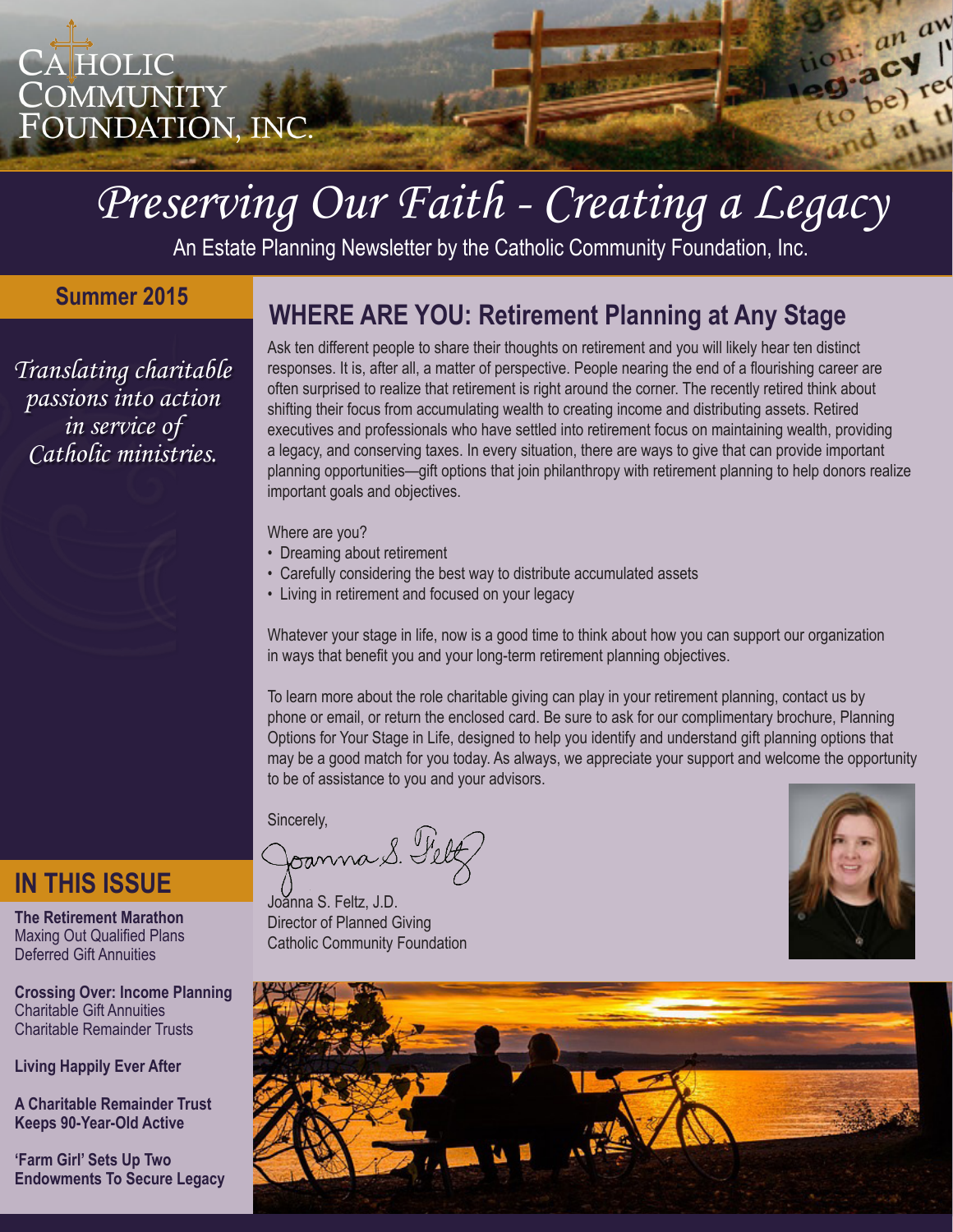### **THE RETIREMENT MARATHON**

Retirement planning is a marathon, not a sprint. To win a marathon, runners pace themselves until, with a last burst of energy, they surge over the finish line. Workers can follow a similar strategy in retirement planning. Those who have been saving regularly over the years have an opportunity to accelerate their savings pace and make a final push to accumulate as much as possible before their working years come to an end.

### **Maxing Out Qualified Plans**

First, of course, participants in qualified retirement plans should make certain that plan contributions always meet the allowable federal limits. For those age 50 and over, Congress added a catch-up option out of concern that baby boomers hadn't saved enough for

retirement. Plans that permit catch-up contributions (they are not required to, but most do) work like this:

• Catch-ups are made on top of current limits after a participant contributes the maximum regular contribution (\$18,000 for 2015)

• The catch up is not subject to any other federal or plan contribution limits.

### **Deferred Gift Annuities: A Good Fit with Qualified Plans**

A deferred gift annuity is ideally suited to those who have reached the maximum allowable contribution limits (including catch-up provisions) but still want to accumulate additional retirement assets. A deferred gift annuity lets donors provide additional income for retirement and choose when they want annuity payments to begin. Keep in mind that longer deferrals result in larger income tax deductions and a bigger payout rate. EXAMPLE: Maggie, age 53, is an entrepreneur who sold her social media marketing business for \$400,000 earlier this year. Now, she is in the planning stage for her next business venture. A dedicated supporter of our organization, Maggie could benefit from a current income tax deduction, and she is interested in supplementing her future retirement income. For Maggie, a deferred gift annuity is an ideal gift plan to consider. If she makes a gift of \$50,000 and defers payments to age 65 (when she plans to retire), she receives a payment rate of 6.5% and is eligible for a current income tax deduction of \$15,057. Beginning at age 65, she will receive annual payments of \$3,250 for the rest of her life.

# **CROSSING OVER: INCOME PLANNING**

Crossing over from work to retirement is a time of transition. When retirees shift their focus from accumulating assets to accessing and distributing those assets, providing income

#### 2015 Federal Limits for Retirement Accounts

| Account                                         | <b>Contribution Limit</b>                                                                      | <b>Catch-up contribution</b> |  |
|-------------------------------------------------|------------------------------------------------------------------------------------------------|------------------------------|--|
| 401(k), 403(b) and 457                          | \$18,000                                                                                       | \$6,000                      |  |
| <b>SIMPLE IRA</b>                               | \$12,500                                                                                       | \$3,000                      |  |
| Defined Contribution Plans/Keogh and<br>SEP-IRA | 20% of net self-employment income (or<br>25% of compensation), up to \$53,000                  | None                         |  |
| Individual 401(k)                               | 20% of net self-employment income (or<br>25% of compensation) plus \$18,000, up<br>to \$53,000 | \$6,000                      |  |
| Traditional IRA and<br>Roth IRA                 | \$5,500                                                                                        | \$1,000                      |  |

Example is for illustrative purposes and is based on an AFR of 2.0%.

becomes the primary planning concern. Fortunately, there are gift plans that can help retirees meet this challenge.

### **Charitable Gift Annuities**

There are many reasons why donors who need a lifetime income starting immediately turn to charitable gift annuities:

• The payout rate locks in for life—at rates higher than you might expect

• A current income tax charitable deduction can reduce tax bills

• Donors can establish a new gift annuity year after year if annuities continue to be a good tool for maintaining retirement income

#### **Charitable Remainder Trusts**

A charitable remainder trust (CRT) is another way to make a gift that generates a lifetime income. Although more complex than a gift annuity, it provides more flexibility. By funding the trust with appreciated property, donors can sidestep additional investment taxes at the time of the transfer and still benefit from a current income tax charitable deduction. A CRT will provide income payments for as long as you or your beneficiaries live, or for a specified term up to 20 years.

# **LIVING HAPPILY EVER AFTER**

The need to review and revise retirement plans does not stop at retirement. Indeed, one of the rewards for hard work and diligent planning is the opportunity to provide a lasting legacy by making an even greater philanthropic impact during retirement. Retirees should review retirement and philanthropic planning intentions periodically to:

- Make certain goals are still being met
- Determine whether changes in family circumstances and personal priorities have altered philanthropic goals.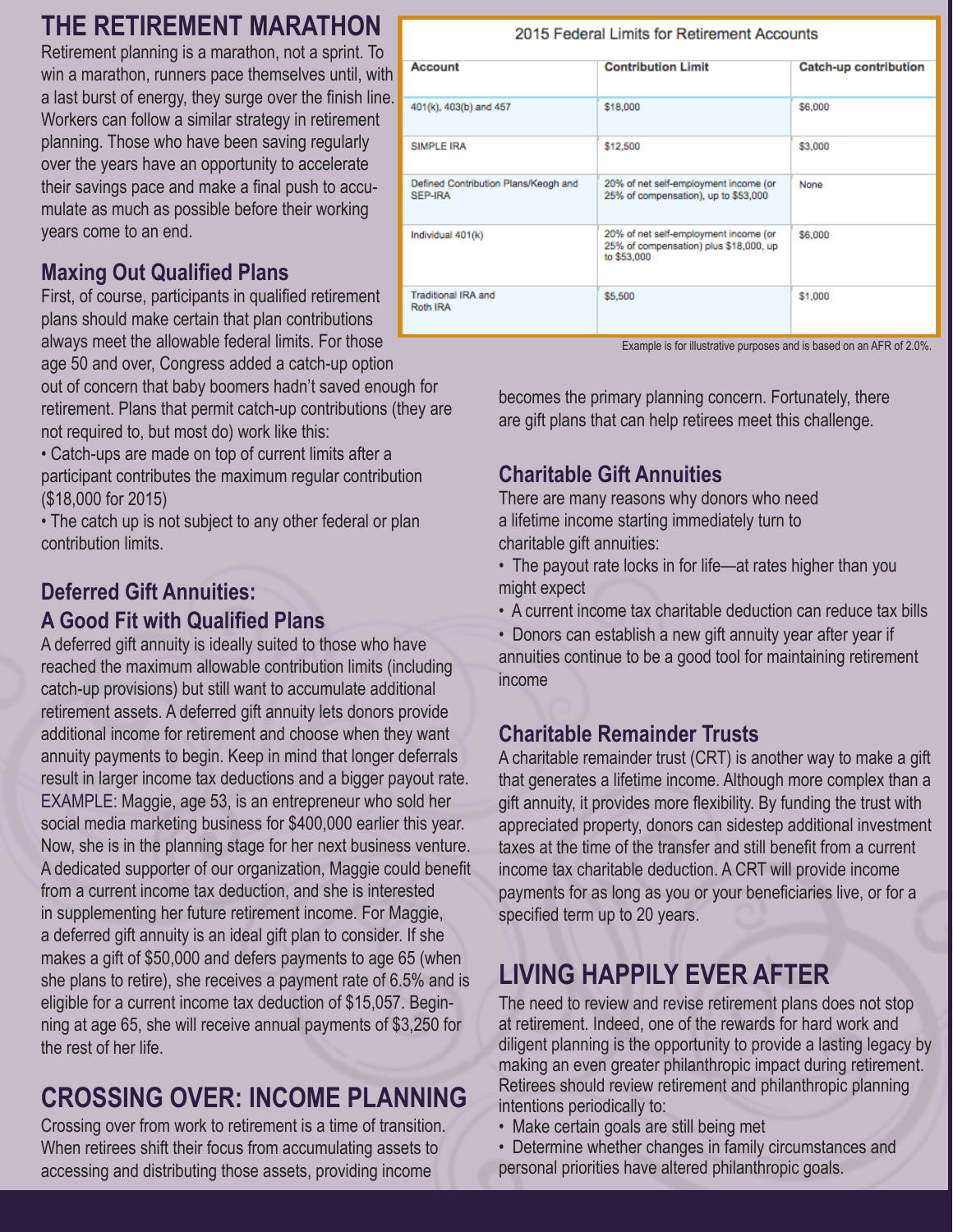During this stage in life, there are many gift options to consider:

**Bequests and beneficiary designations** are the simplest options. There are many ways to set up charitable bequests through your will. Naming our organization the beneficiary of a life insurance policy or qualified retirement plan is an easy way to support our mission with no out-of-pocket cost to you.

**A charitable gift annuity** remains a good option, and may even be worth greater consideration as you age. Of course, the payout rate is fixed at the time you set up the gift annuity, and you can establish a new gift annuity every year if you find it is a good tool for maintaining streams of retirement income.

**Retirement plan assets** may also be an excellent gift choice. When you leave these assets to an individual, that person will have to pay income tax upon receipt of the property. Not so for our organization—since we are a tax-exempt charity, we do not owe tax on the gift, meaning the full amount of your legacy gift will immediately support our work.

**Real estate**, such as a vacation home or second property the family no longer wishes to keep, can also make an excellent

### **A CHARITABLE REMAINDER TRUST KEEPS 90-YEAR-OLD ACTIVE**

He's part of the Greatest Generation. His story is like so many young men who were 17 in 1943. The war was going on and they wanted a chance to serve their country.

Muncie native Jack O'Neill wanted to be a Navy pilot. He signed up, but was told he likely wouldn't be called until he was 20 or 21. The family didn't have any money, so he went to work as a helper on a Coke truck.



"Then August came along and the Navy called me," O'Neill said. "I was 17 years old. I didn't even shave yet."

Through a series of twists and turns, O'Neill never did get to be a Navy pilot. He was at the point of getting his wings when the war ended in Europe. At the time the news came in, he was in downtown Chicago.

"Everybody kissed everybody," he said. "It was crazy."

O'Neill left the Navy and went to college, graduating from Purdue University in 1950 with a degree in metallurgic engineering. He started his first job on February 5, 1950. He has no trouble remembering that date, but admits he's not very good remembering names anymore. In October this year, O'Neill will be 90 years old. He attributes his long life to clean living – and an occasional smoke on his pipe.

| Using Charitable Giving in Your Retirement Planning |                                                                                                              |                                                                                                                                            |  |
|-----------------------------------------------------|--------------------------------------------------------------------------------------------------------------|--------------------------------------------------------------------------------------------------------------------------------------------|--|
| Where you are now                                   | What it looks like                                                                                           | <b>Charitable giving options</b>                                                                                                           |  |
| Running the marathon                                | Middle to late career<br>years, implementing a<br>plan, perhaps making an<br>extra push before<br>retirement | Maxed out qualified plan<br>Catch-up contributions<br>Deferred charitable gift annuities                                                   |  |
| <b>Crossing over</b>                                | Shift from accumulating<br>assets to distributing<br>assets, with emphasis on<br>creating income streams     | Charitable gift annuities<br>Charitable remainder trusts<br>Gifts of appreciated property<br>Gifts by will or trust                        |  |
| Living happily ever<br>after                        | Retirement years,<br>providing income and<br>maintaining wealth while<br>creating a legacy                   | Bequests and beneficiary<br>designations<br>Laddered gift annuities<br>More complex trusts<br>Gifts of retirement assets or real<br>estate |  |

Example is for illustrative purposes.

gift. Even when the property is no longer used due to changing circumstances—children move away, grandchildren lose interest—property taxes and maintenance expenses continue to erode assets. There are several tax-advantaged ways to donate real estate. We are happy to help you examine the feasibility of these gift options.

O'Neill has seen a lot of changes in his years – in the world and the Catholic Church. While raised Catholic, he fell away from the Church for a long time. But he's back now and goes to Mass at Saint Luke's in Indianapolis every Sunday morning at 7:30.

"I really thought a lot of Fr. [Paul] Courtney," O'Neill said of the founder of Saint Luke Catholic Church. "He was such a positive influence on me and my family that I established a trust. I wanted to do something with a charity and have a way to save for the future. So in 1997, I established a Charitable Remainder Trust."

The CRT is divided equally between a charitable cause important to him and St. Luke's, which is managed by the Catholic Community Foundation. It's maintained its worth over the years, O'Neill said, and earning far more than a savings account would have.

"I haven't had one thing to worry about because it was set up with the right investments," he said. "It was very easy and it's been great. I'm getting about \$6,000 a quarter now, but it's been as high as \$9,000 a quarter."

O'Neill advises to think of legacy planning early, or at the earliest time that's comfortable.

"I should have done more at the time I started it, but I didn't know. The key is making the decision to do something at the time that is right for you," he said. "I have no regrets. My time's too short to be sitting around with regrets.

"But I'm sure glad I did it and it's been helpful to me," O'Neill said. "Hopefully, it will be helpful to Saint Luke's, too."